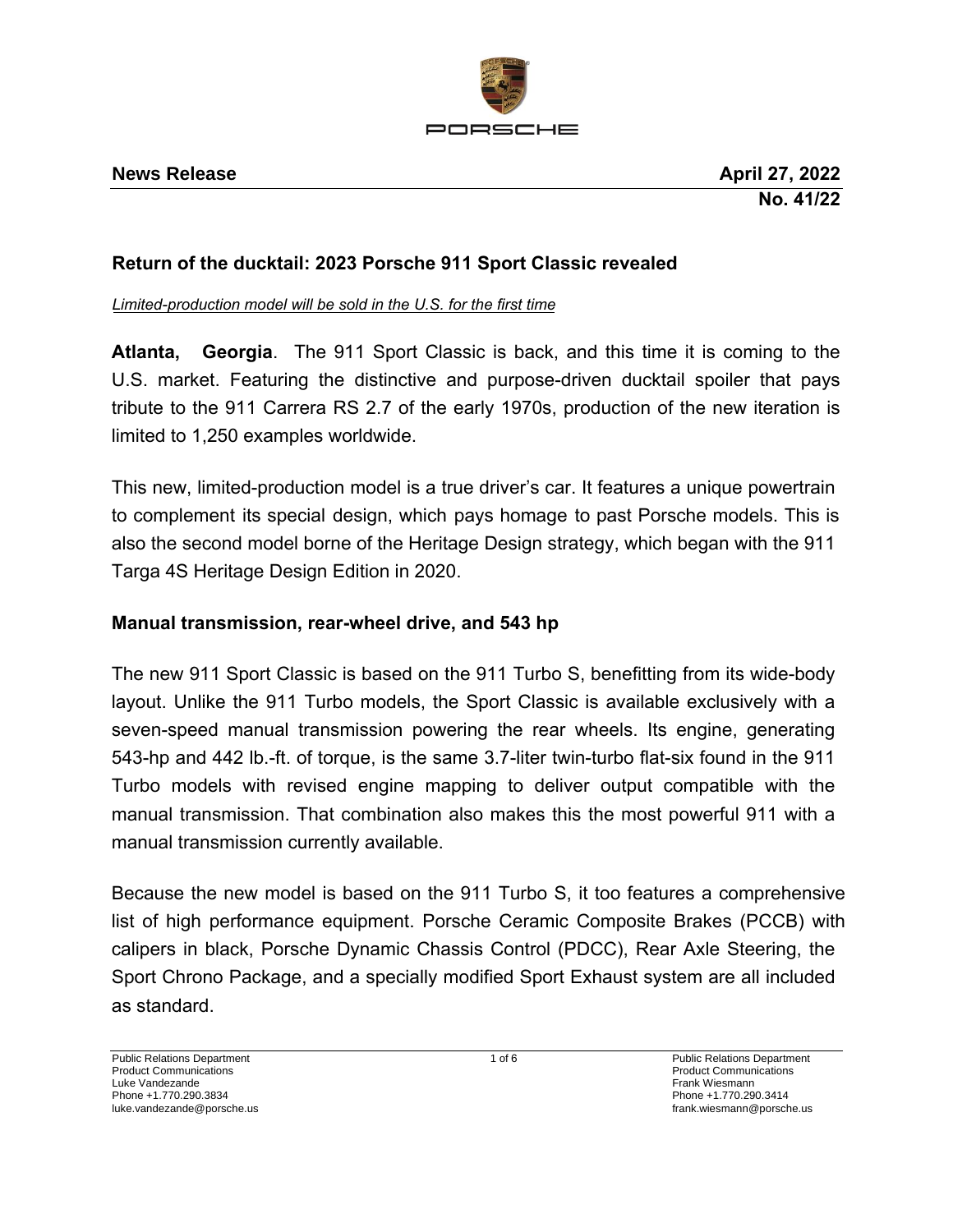

Porsche Active Suspension Management (PASM) Sport is also standard and lowers the ride height by 10 millimeters. Due to the fact that this is a rear-wheel drive model, the front axle spring rates are slightly decreased by comparison to the all-wheel drive 911 Turbo S.

Despite its undeniable sports car pedigree, the 911 Sport Classic is designed with driver enjoyment in mind and while it's certainly up to the task of turning quick track laps, this limited-edition model emphasizes style and driving pleasure above all else.

# **Second Heritage Design Edition model as part of Heritage Design strategy**

This is the second in a series of four Heritage Design models where the 911 Targa 4S Heritage Design Edition was the first. The 911 Sport Classic shares certain design traits with that model including a heritage inspired Porsche crest nearly identical to the version from 1963, badges and PORSCHE lettering finished in real gold and special Exclusive Manufaktur badges on the front quarter panels. Finally, a Porsche Heritage badge fixed to the intake grille at the rear references the Porsche 356 badge that was awarded in the 1950s when a vehicle reached the 100,000 kilometer mark.

# **A special twist on classic style**

Its striking body is based on the 911 Turbo, but with several elements that are unique including Sport Grey Metallic paint and painted contrasting stripes in light Sport Grey. Drawing inspiration from Fashion Grey, a color first applied to the Porsche 356, this color was created for the new 911 Sport Classic. Customers may also specify the 911 Sport Classic in Black (non-metallic), Agate Grey Metallic, or Gentian Blue Metallic.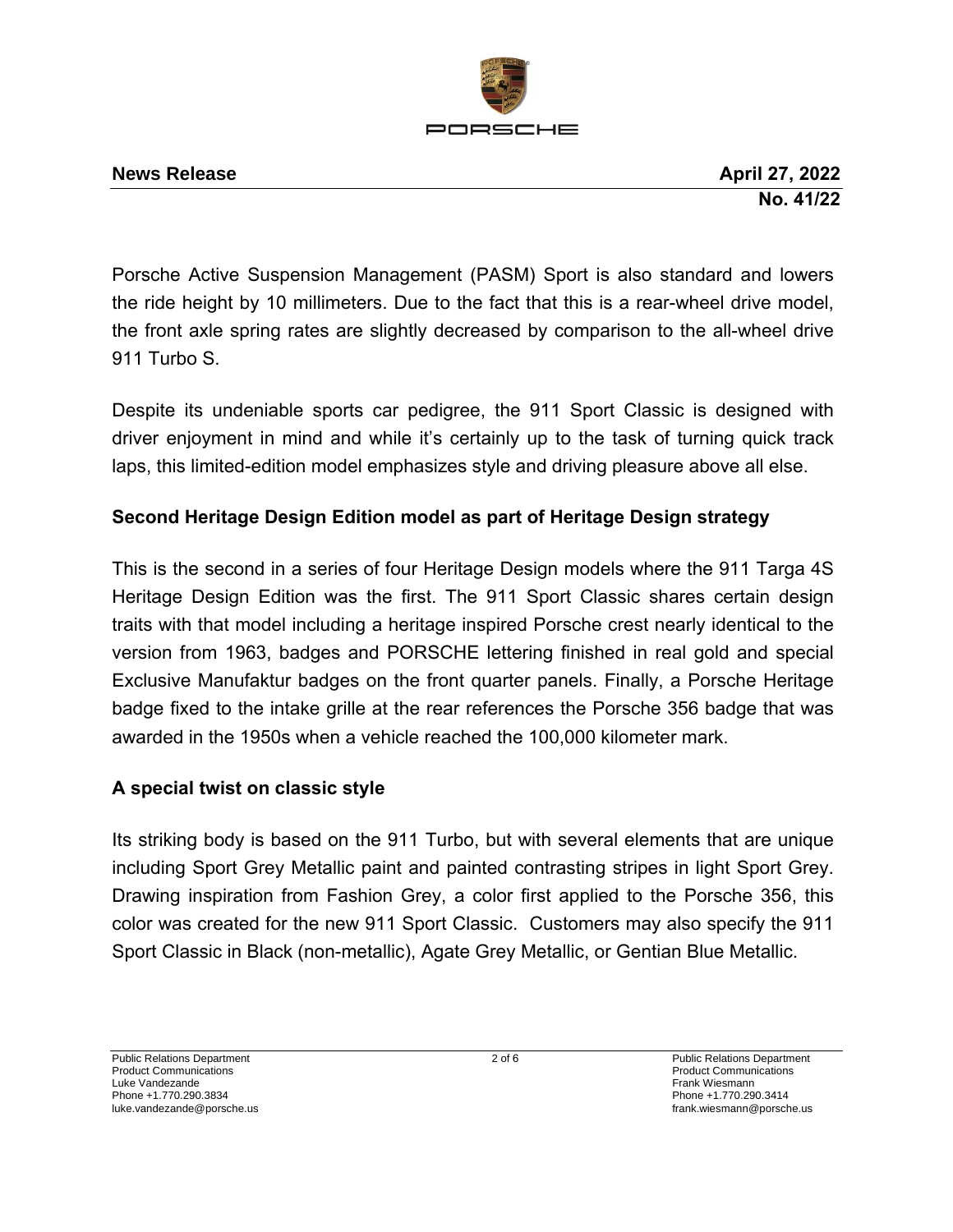

Many design elements of the new 911 Sport Classic are unique to the limited model. Starting with the front, a fixed spoiler lip and LED-Matrix Design headlights in Black contribute to its purposeful appearance. The carbon fiber reinforced plastic (CFRP) hood – not offered on the 911 Turbo models – dips in the center. That indentation complements a CFRP double-bubble roof that is also special to the model and a design continuance of the first 911 Sport Classic dating back to the Type-997 generation.

Graphics along the sides further distinguish the car. These include PORSCHE script and a white lollipop that customers can specify with digits between 1 and 99 at no additional cost. These are intentionally applied as decals rather than paint so they may be removed in the future should the owner prefer to do so.

The 911 Sport Classic wheels, too, are special and unique to this car. As a modern reinterpretation of the Fuchs design, they are another nod to Porsche heritage. In this case, they use a center lock hub and measure 20 / 21 inches front and rear with tires measuring 255/35 ZR20 and 315/30 ZR21.

The most significant design elements can be seen at the rear of the car. Here, the wider rear fenders of the 911 Turbo gain even more visual emphasis. Where those panels usually have large cutouts for air intakes associated with the 911 Turbo, the 911 Sport Classic has no such intakes. This creates a large, smooth surface and a very clean appearance. It might seem like a small change, but deleting the intakes required significant engineering work, and new tooling to stamp the panel, which runs from underneath the front of the car doors to the rear of the vehicle. Due to the eliminated air intakes, ducts underneath the ducktail spoiler channel combustion air to the engine while charge air continues to route through the grille above the engine for cooling. Finally, a large ducktail spoiler formed from CFRP gives a flourish of classic design DNA reminiscent of the 1972 and 1973 911 Carrera RS 2.7.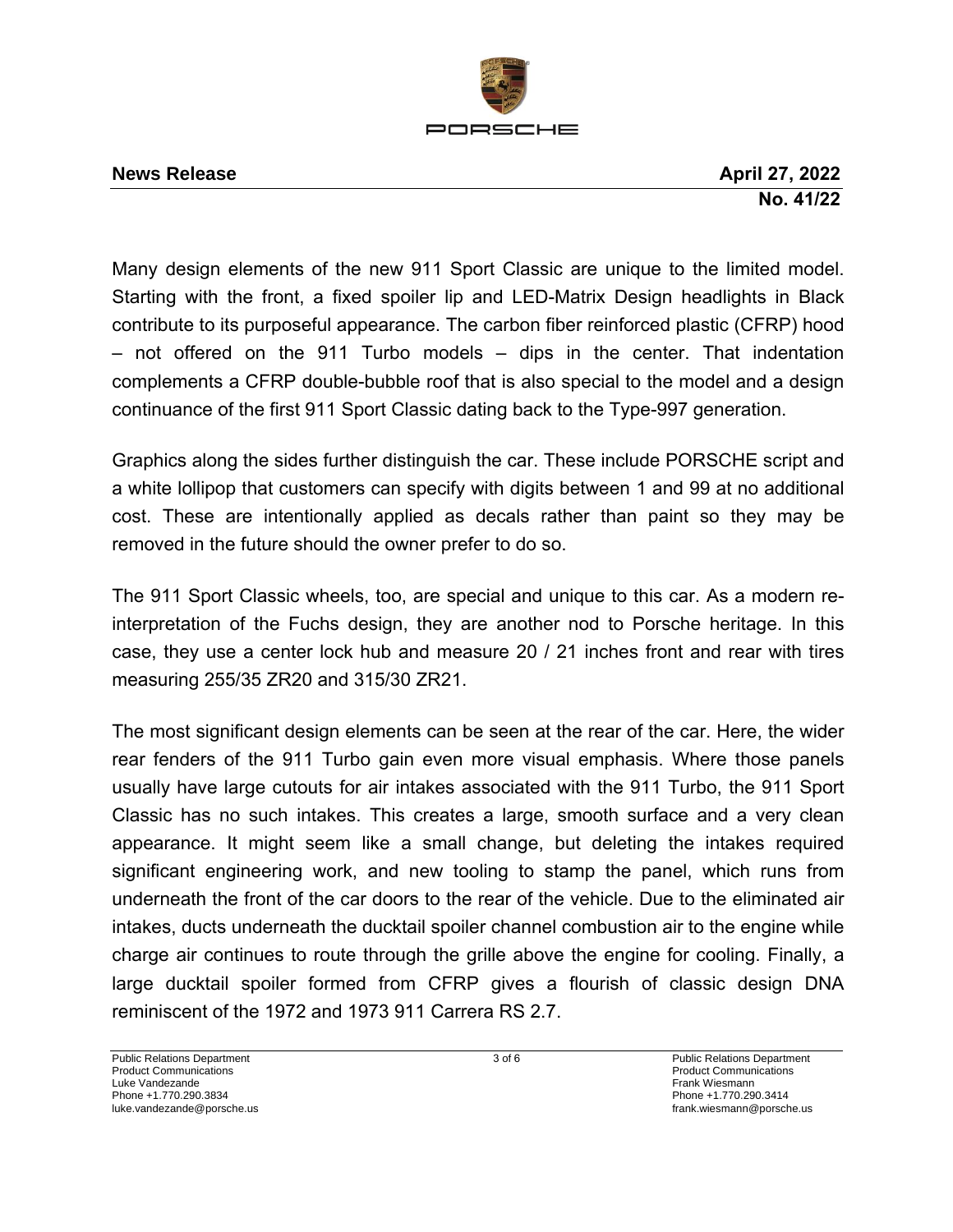

### **An interior with classic ambiance**

The interior is equally as special as the exterior with materials meant to call back the 1960s and early 1970s including seat centers and door panels with Pepita cloth upholstery. The standard interior of this model uses semi-aniline leather in black and Classic Cognac. This is the first time since the 918 Spyder that Porsche has used this particularly supple and natural feeling grade of leather. A single-tone black leather interior is also optionally available.

Open-pore, dark Paldao wood trim is also standard equipment in this car as a contrast to the light Classic Cognac color. A badge on the passenger side of the dashboard above the glovebox enumerates each example in the 1,250-unit production run.

Little details throughout the interior set this car apart. The central, analog tachometer also provides retro style with a white needle and scale markings alongside green numbers and accents. The Sport Chrono clock in the dashboard gets the same treatment. The center console lid is embossed with the Porsche Exclusive Manufaktur logo, while the headrests are embossed with the Porsche Crest. The door sill plates are also specific to this model, featuring the 911 Sport Classic logo. The sun visors, steering column and even the air vent slats are upholstered in leather. Perforated Race-Tex fabric makes up the headliner and covers the A-, B- and C-Pillars.

In addition to a owning a limited-edition model, 911 Sport Classic owners become eligible to purchase a unique watch from Porsche Design. The dial on the Chronograph 911 Sport Classic is configurable to match the vehicle. One option is a matte black Heritage Design dial. The green digits and scale markings, and the white hands are based on the tachometer in the vehicle. Alternatively, the watch dial is available with either the Sport Classic stripes in light Sport Grey or Pepita.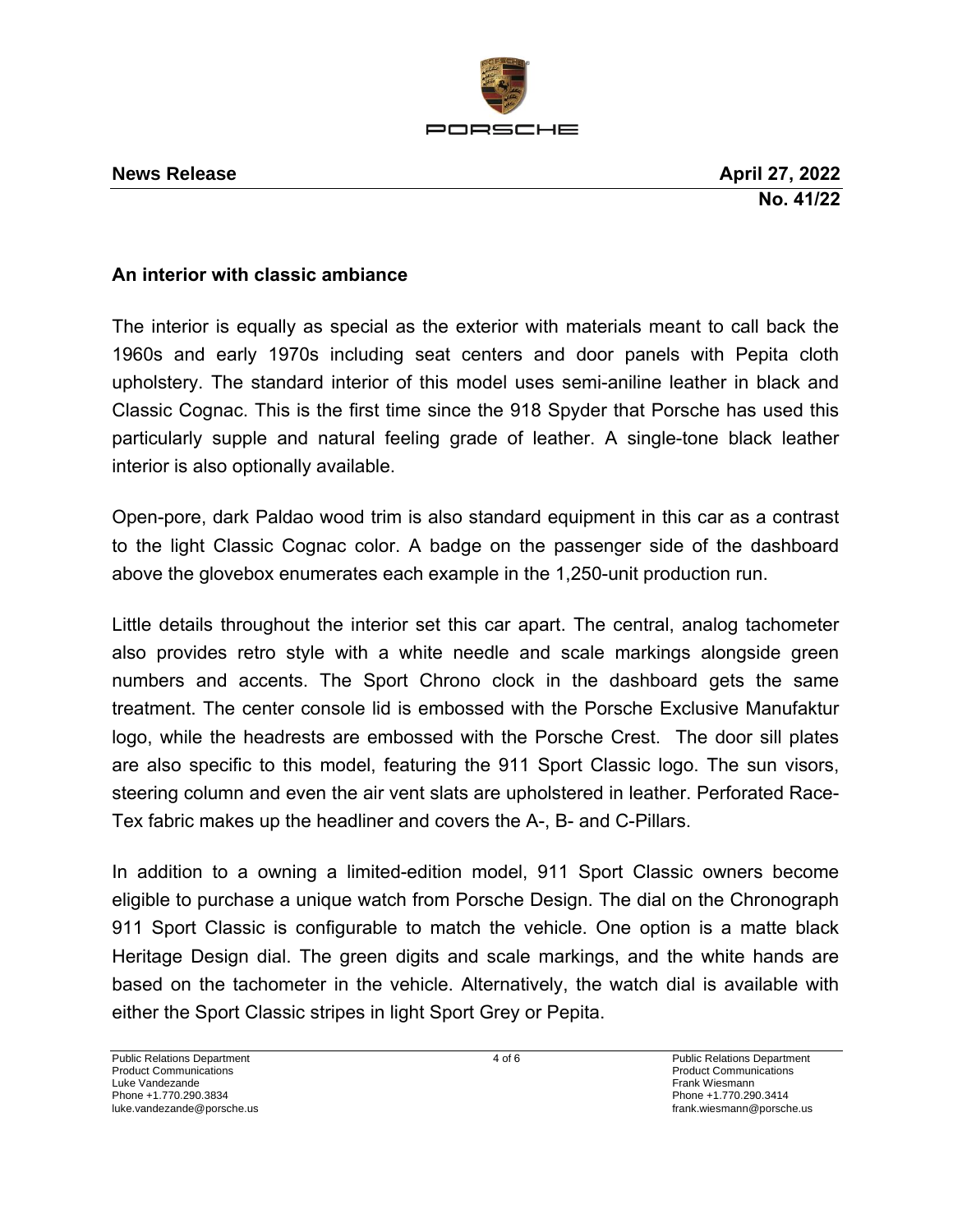

#### **News Release April 27, 2022**

Like the Porsche logo at the rear of the car or the badge in the interior, the Porsche Design logo on the dial is made of gold. There is more gold-colored lettering on the seconds dial, which reads "911 Sport Classic Lim. Series."

The design of the winding rotor draws inspiration from the wheels of the vehicle, and includes a cover that looks like the center-lock nut. It also bears the classic Porsche crest. The two wristbands included in the set – one in Black, one in Classic Cognac – also draw parallels with the vehicle. They are made from the same leather as the upholstery in the vehicle interior and feature an embossed "911."

Technical highlights of the Chronograph 911 Sport Classic:

- Two-tone housing made of lightweight, durable titanium
- Werk 01.200 Porsche Design mechanical chronograph calibre
- Certified by the COSC (Contrôle Officiel Suisse des Chronomètres the official Swiss chronometer testing institute)
- With flyback function: start, stop and reset instantly with a single action
- Sapphire crystal with a hard coating and sevenfold anti-glare properties
- Ability to switch wristbands with the quick-change system

Like all watches by Porsche Design, this special model is produced at the dedicated Porsche watch factory in Solothurn, Switzerland.

The 911 Sport Classic will be available in the United States as part of the 2023 model year. Dealer arrival is expected in late 2022. Pricing information will be announced closer to market arrival.

# *Visit [newsroom.porsche.com](https://newsroom.porsche.com/en_US.html) for more photos of the 911 Sport Classic.*